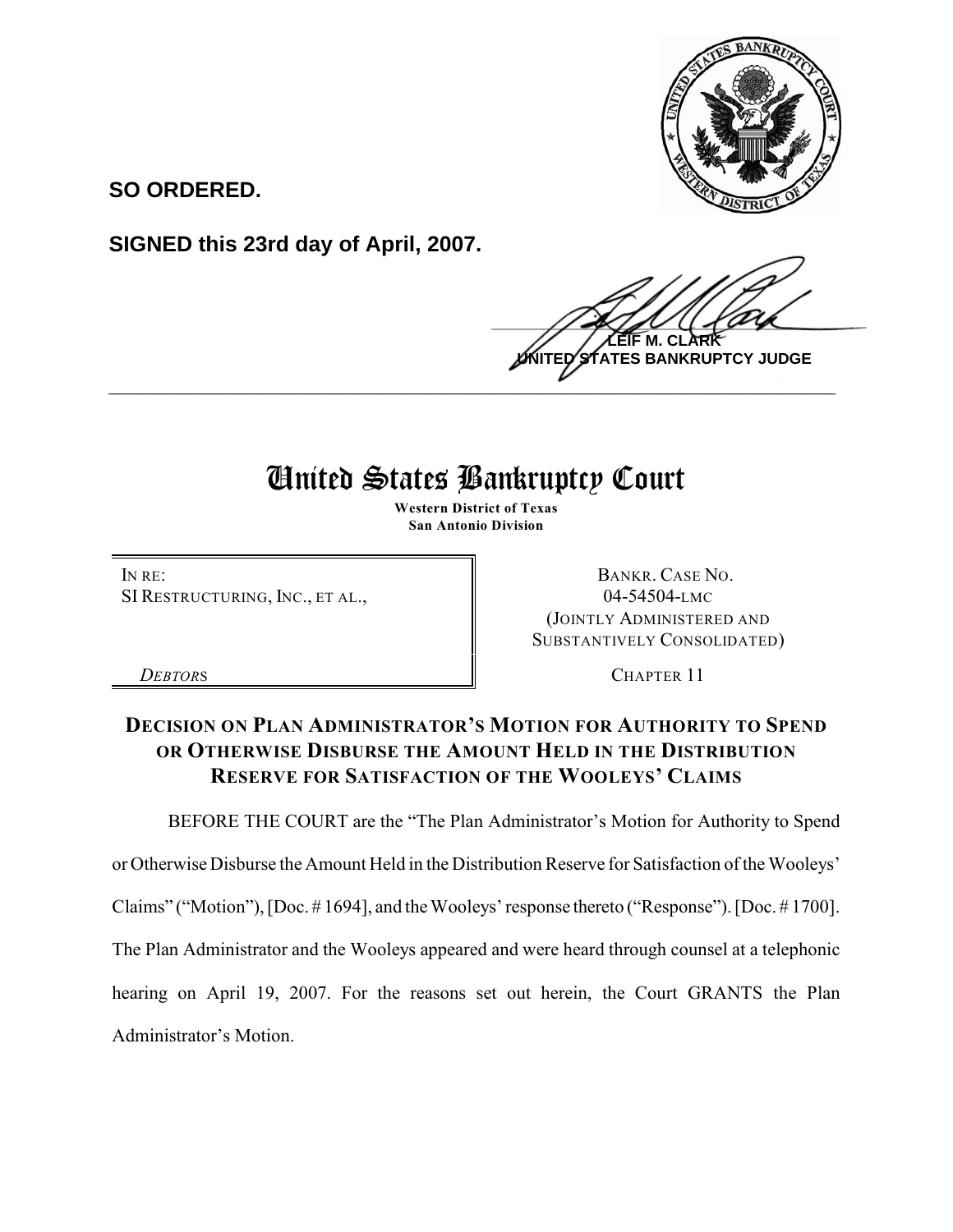## **Background**

The Court confirmed the Final Plan of Liquidation of SI Restructuring, Inc. and Its Affiliated Debtors ("Plan") [Doc. # 1405] on April 6, 2006. [Doc. #1408]. John and Jeff Wooley, brothers and former insiders of the Debtors, filed several disputed proofs of claim in the bankruptcy case. The Official Committee of Creditors appointed in this case had obtained court authority to pursue litigation against the Wooleys, asserting various claims against the Wooleys, and which, if successful, would alter the Wooleys' entitlements against the estate.<sup>1</sup> The Court granted that approval, and a complaint was filed against the Wooleys on March 28, 2005. As the parties approached confirmation, all realized that the pendency of this adversary proceeding required the parties to arrange for special treatment of the claims of the Wooleys in the Plan, and so negotiated specific language to that end. In the Plan, the Wooleys' claims fall into three categories. *See* Plan, § 2.76. The first category of claims are the jointly-filed, secured claims of both brothers against the estate for \$2.9 million. The second category is John Wooley's unsecured claim for \$1.8 million. The third is Jeff Wooley's aggregated unsecured claims of \$1.6 million. *Id.* (all dollar values are rounded). The Plan deferred determination of all of the Wooleys' claims – including allowance, disallowance and avoidance or transfer of related liens – to the adversary proceeding then pending in this Court. *Id.<sup>2</sup>*

The Wooleys and the Committee (and its successor, the Plan Administrator) entered into a number of agreed orders to protect their respective interests during the pendency of the bankruptcy case and the aforementioned adversary proceeding. The first of the relevant orders is the "Order

<sup>&</sup>lt;sup>1</sup> As described in greater detail below, the claims would offset the Wooleys' claims against the estate, or would deprive the Wooleys of the right to recover against estate assets as secured creditors.

 $2$  The adversary proceeding is numbered 05-5055.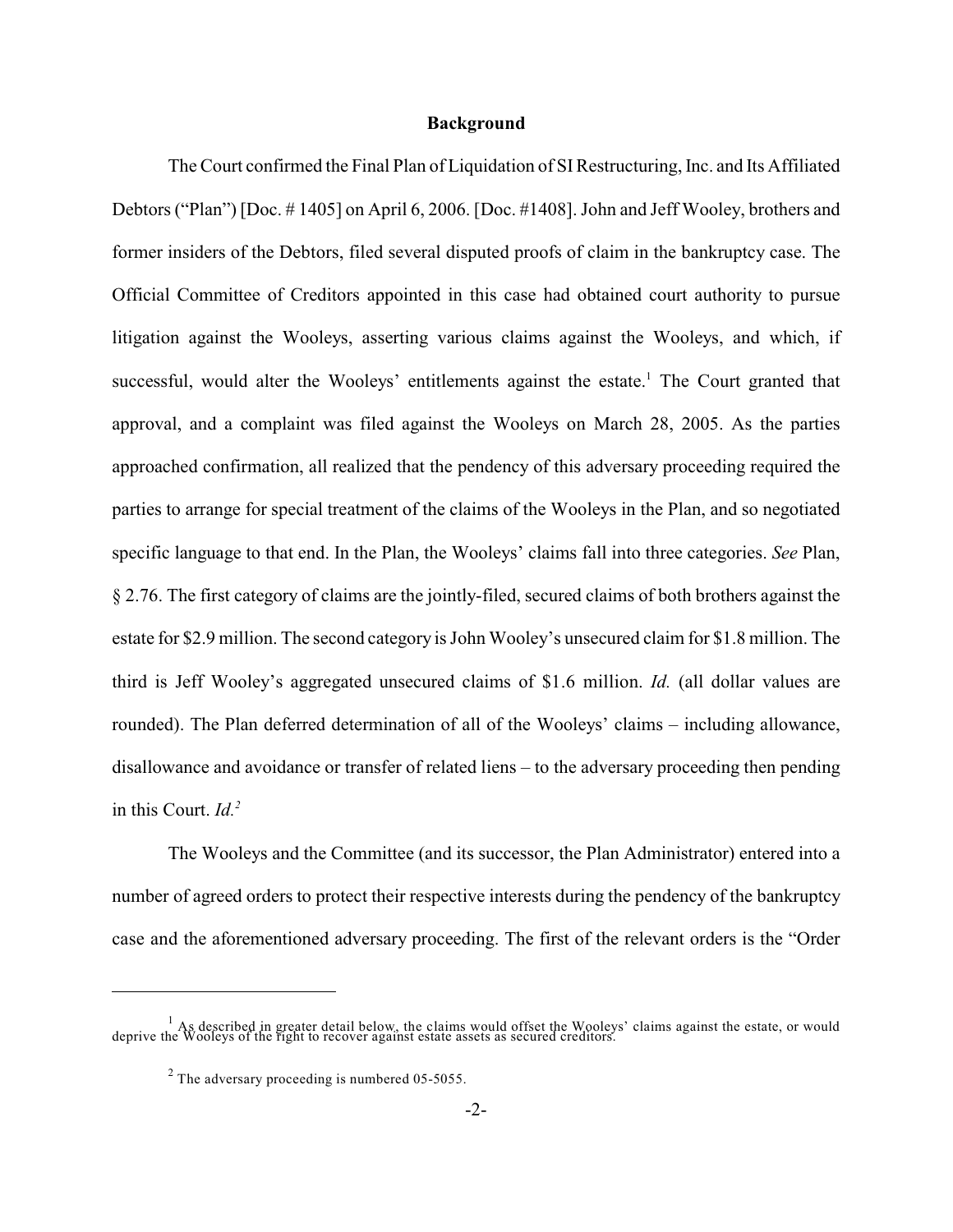Granting Motion for Relief from Automatic Stay, or for Adequate Protection, Regarding Secured Claims, and Issuing Preliminary Injunction Pursuant to 11 U.S.C. § 105." ("Lift Stay Order") [Doc. # 1103]. The Lift Stay Order, entered June 23, 2005, preliminarily satisfied the Wooleys' joint secured claims (our first category) by ordering the Debtors to pay \$2.9 million to the Wooleys – essentially payment in full on the Wooleys' joint secured claims. Of course, because the claims were still disputed, the Debtors (and the Committee) demanded, and all parties agreed to, protection of the estate's interests in the event that the Wooleys' secured claims were in any way invalidated or otherwise lost. This protection came in the form of a letter of credit, posted by the Wooleys, the terms of which empowered the Debtors (and their successors in interest) $3$  to call the letter of credit if, as, and when, the Wooleys lost the legal right to enforce their asserted security interests, as a result of a final ruling in the pending litigation. Thus, as a result of this agreed order, the Wooleys were actually paid in full on their secured claims. The Committee, acting on behalf of the estate in pursuing this litigation, in turn, could only force repayment from the Wooleys (either directly or by means of enforcing the letter of credit) if they first prevailed in invalidating the Wooleys' secured claims. 4

The Debtors first filed a plan for the estates on October 11, 2005 [Doc. # 1187], then filed an amended plan on December 12, 2005 [Doc. # 1241]. The amended plan was ultimately set for confirmation hearing on March 10, 2006. The plan that was modified to incorporate the final negotiated resolutions of various outstanding objections to confirmation and other related disputes.

 $\frac{3}{2}$ . The pregise language referred to "the Debtors' estates," rather than the Debtors as such, a recognition that it was the Committee (with the authority granted it by the court) which was acting on behalf of the estates in pursuing this litigation and so the Committee that had the responsibility for protecting the estates' interests in the litigation. Later, the responsibility was transferred under the Plan from the Committee to the Plan Administrator.

<sup>&</sup>lt;sup>4</sup> In this way, the Debtors also assured that interest would not accrue against the estate. The Wooleys have been paid, and have the use of their money – and the ability to invest it at interest.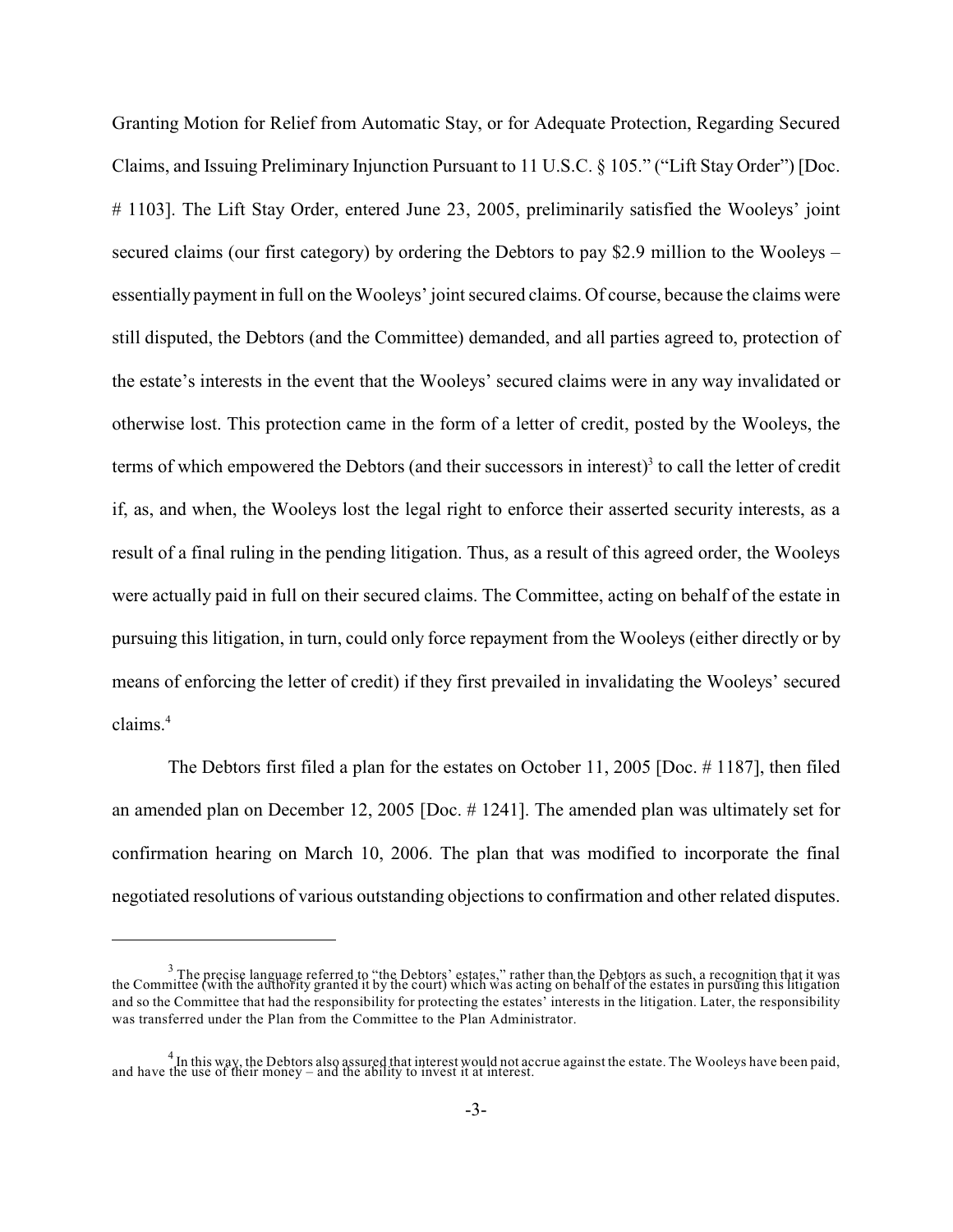The Plan, as finally amended (and incorporating the negotiated changes the result of various objections to confirmation), was filed with the court on April 3, 2006 [Doc. # 1405], and the order confirming the plan was signed April 5, 2006 [Doc. # 1408]. In addition to the letter of credit previously posted pursuant to the agreed order on the Wooleys' lift stay motion, discussed *supra*, the Plan contained an additional provision relating to the Wooley Claims, calling for the Debtors to set up and maintain a \$500,000 distribution reserve for the possible satisfaction of the Wooleys' secured claims (defined in Plan § 2.74, and laid out *supra*). This \$500,000 reserve is the subject of the instant dispute. Plan Section 6.1 states:

Notwithstanding the foregoing, pending further order of the Court after notice and a hearing in Adversary Proceeding 05-5055, the Debtors shall segregate and hold not less than \$500,000 in the Distribution Reserve *for satisfaction of any of the Wooleys' Claims that become Allowed Secured Claims*. The Plan Administrator may seek to reduce the amount held for satisfaction of the Wooleys' Claims or seek to spend or otherwise disburse such funds through motion to the Bankruptcy Court. The final allowance or disallowance of the Wooleys' Claims and the validity, extent and priority of the liens securing the Wooleys' Claims shall be determined by the Bankruptcy Court in Adversary Proceeding 05-5055, as provided in the Stipulation Resolving Objections by Creditors John C. Wooley and Jeffrey J. Wooley to Motion for Substantive Consolidation of Debtors' Estates filed September 19, 2005 and accepted by the Court on September 22, 2005.

Plan  $\S$  6.1(a) (emphasis added).

The adversary proceeding brought by the Committee against the Wooleys back on March 28, 2005 alleged causes of action in 23 counts, including a variety of breach of fiduciary duty claims (incorporating claims for breaches of duty of care, of duty of loyalty, and for deepening insolvency), gross negligence, and various fraudulent transfers and preference claims. The Committee also sought equitable subordination of the Wooleys' claims under 11 U.S.C.  $\S 510(c)$ . By agreed order on July

<sup>&</sup>lt;sup>5</sup> None of the causes of action actually sought disallowance as such of any of the Wooley claims, regardless their<br>status as secured or unsecured. However, were the Committee to be successful in its various affirmative re against the Wooleys for breach of fiduciary duties, those actions would have reduced or eliminated the Wooleys' claims by offset or recoupment. The avoidance actions brought under section 547 and 548 (and under state fraudulent transfer law via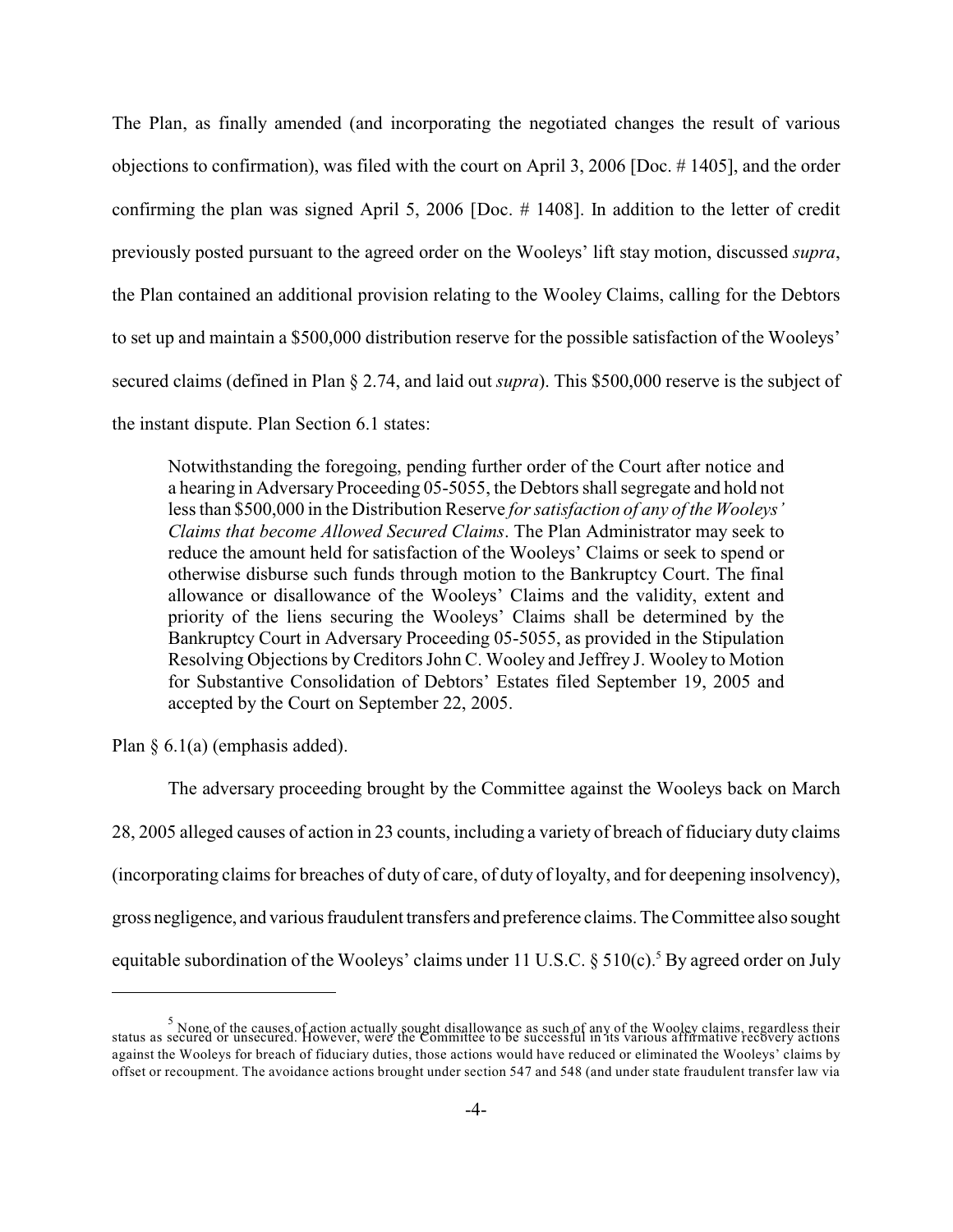27, 2006, the plaintiff (now the Plan Administrator) dropped all of the various breach of fiduciary duty counts, as well as the preference count, electing to proceed solely on its fraudulent transfer and equitable subordination counts. The matter went to trial on these remaining counts, and the Court entered its Final Judgment on February 6, 2007 [Adv. # 05-5055, Doc. # 255].

The Court granted judgment to the Wooleys on the fraudulent transfer counts; however, the Plan Administrator prevailed on his equitable subordination claim. The Judgment reads in relevant part: "any liens and security interests the Defendants may claim against the Debtors' bankruptcy estates are hereby transferred to the Plaintiff for the benefit of unsecured creditors of the Debtors' bankruptcy estates." It also states that "the Proofs of Claim filed by the Defendants in the Debtors' bankruptcy cases shall be treated as general unsecured claims for the purposes of any distributions made pursuant to the [Plan]." Finally, the Judgment directs the Wooleys to return to the Debtors the funds previously distributed to them under the Lift Stay Order.

The Wooleys appealed the judgment to the district court. To protect their appellate rights, the Wooleys sought a stay pending appeal. Prior to hearing on the motion for stay pending appeal, the parties to the adversary *stipulated* to a stay pending appeal, memorialized in "Order Granting Emergency Motion for Stay Pending Appeal."( hereinafter referred to as "Stay") [Adv. # 05-5055, Doc. # 270]. The Stay prohibits the Plan Administrator from executing on the Final Judgment until appeals are exhausted, "provided, however, that nothing herein shall affect, alter or modify the rights of the parties under the [Plan]." (underlining in original).

We can now summarize the parties' positions at this stage, while the appeal is pending. First,

the mechanism set up in section 544(b)) would not have resulted in disallowance of the Wooley claims as such, though section 502(d) states that claims are to be disallowed if the entity asserting the claims is one "from which property is recoverable under section 542, 543, 550, or 553" of title 11, or if the entity is one that is a transferee of a transfer avoidable under section 522(f), 522(h), 544, 545, 547, 548, 549, or 724(a)" of title 11. *See* 11 U.S.C. § 502(d). The equitable subordination action, by statute, is a remedy applied to an otherwise *allowed* claim. *See* 11 U.S.C. § 510(c)(1).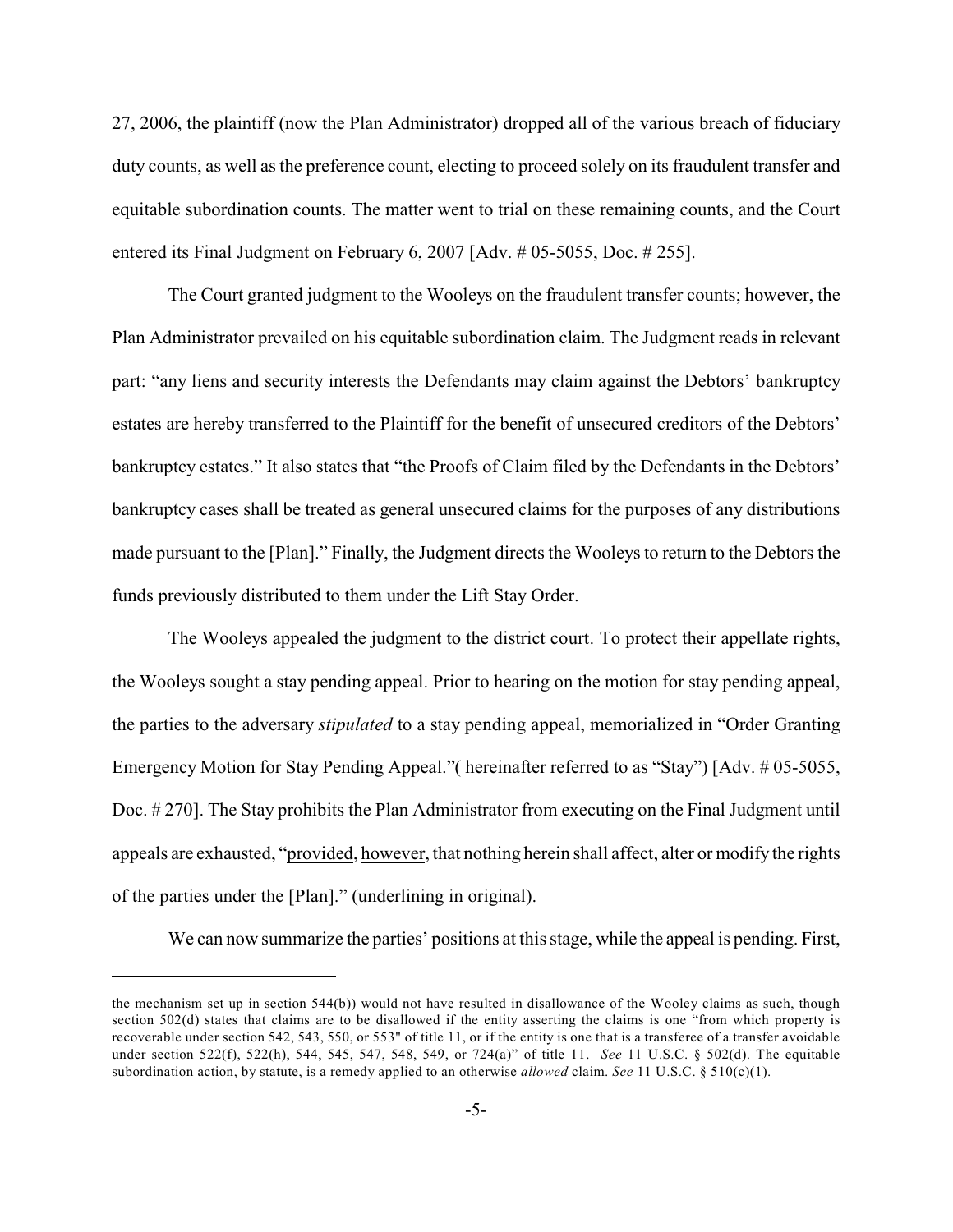for the purpose of distribution, the Wooleys' claims are all now *allowed*, but general *unsecured* claims. With this status, the Wooleys are, as things now stand, currently entitled to participate *in pari passu* with the other general unsecured creditors holding allowed claims against the estate. But the Wooleys, as things now stand, are also in a preferred position relative to other unsecured creditors because they currently remain in possession of the \$2.9 million already paid to them in mid-2005, pursuant to the Lift Stay Order. That is, they have already been paid as though they had an allowed secured claim. True, if the Final Judgment stands (and is enforced), the Wooleys will have to repay the \$2.9 million paid to them, plus interest, failing which the Plan Administrator will be able to call on the letter of credit posted by the Wooleys (effectively forcing the Wooleys to repay what they received from the estate). The Wooleys, per the judgment, are no longer entitled to the enjoyment of their status as secured creditors, and so no longer entitled to have been paid as secured creditors (as they were pursuant to the Lift Stay Order discussed *supra*). The stay pending appeal prevents the Plan Administrator executing on the judgment, and so prevents the Plan Administrator from calling the letter of credit until the appeal is finally resolved. Thus, with the Stay order in place, unless the Plan Administrator ultimately prevails on appeal, the Wooleys still remain in possession of the \$2.9 million they were paid. What is more, if the Plan Administrator does ultimately prevail on appeal, the Wooleys will still hold an allowed unsecured claim for the same amount (\$2.9 million), in addition to their other unsecured claims which are now allowed,<sup>6</sup> and so would still be entitled to share in the distribution of the proceeds of the letter of credit. In other words, even if the

<sup>&</sup>lt;sup>6</sup> The Wooleys' unsecured claims would only have been reduced were the Plan Administrator to have pursued and<br>prevailed on its breach of fiduciary duty claims or its fraudulent transfer or preference claims. The Plan Admi dropped the breach of duty causes of action, however, and the Wooleys prevailed on the avoidance action. As earlier noted, the equitable subordination action would not have resulted in disallowance as such of any of the Wooleys' claims. In all events, the judgment rendered did not require the subordination of the Wooleys' claims to those of other unsecured creditors. Thus, the Wooleys' previously asserted unsecured claims are undisturbed and untouched by the judgment that was rendered in the adversary proceeding.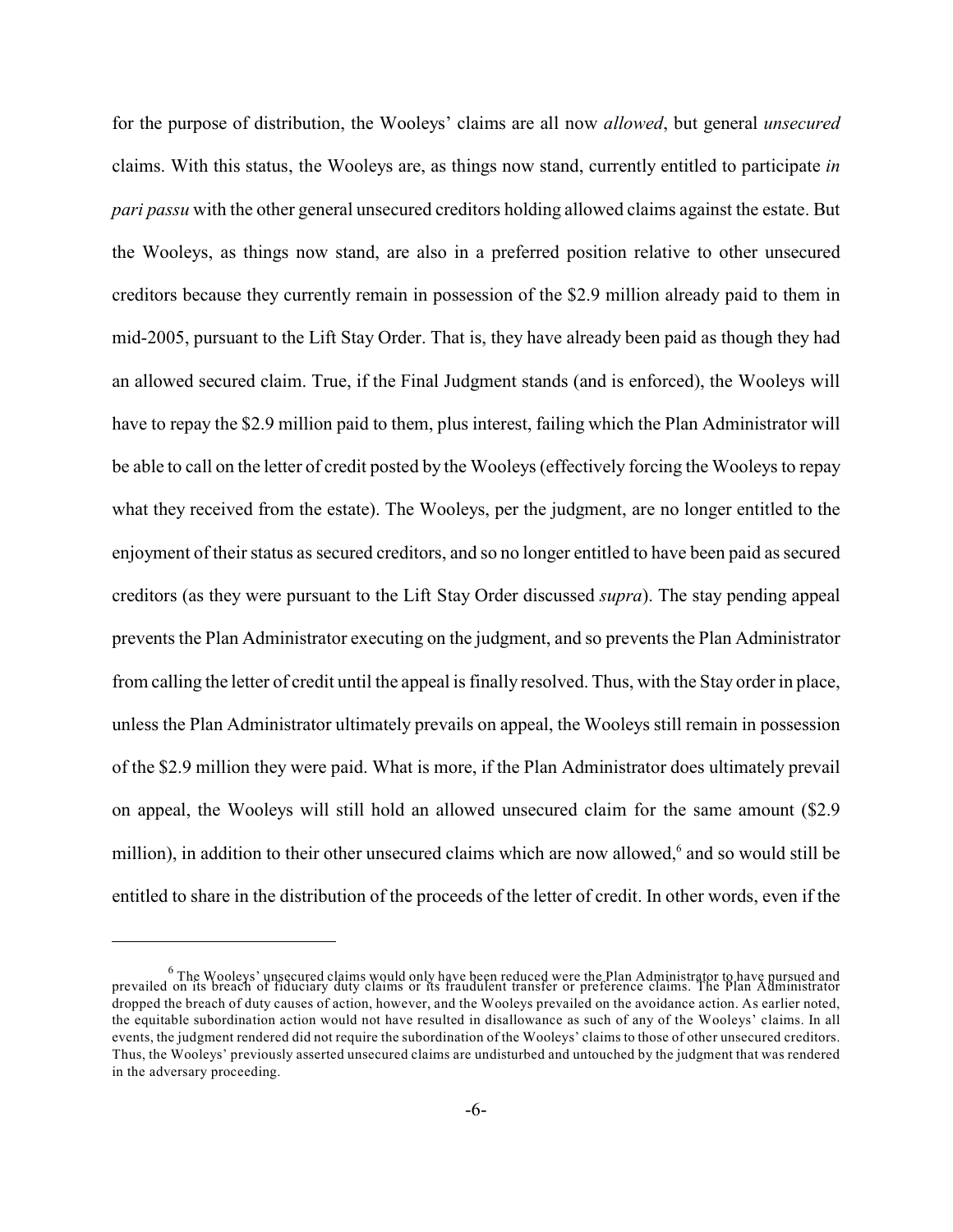Wooleys lose, they were would still receive some of the \$2.9 million back as a distribution on their unsecured claims.

On the other hand, if the Wooleys prevail on appeal, they will keep their \$2.9 million, because theirsecured claim will remain undisturbed, and they will *still* share *in pari passu* as general unsecured claimants on the balance of their unsecured claims. In short, the combination of the order on the Wooleys' motion to lift stay (which resulted in the Wooleys being paid \$2.9 million at that time, and which also resulted in the posting of the letter of credit in favor of the estate) and the agreed order granting stay pending appeal from the judgment (a judgment which only affected the asserted secured claim of the Wooleys) renders the disposition of the \$500,000 reserve in section 6.1(a) of the Plan superfluous to the status of the appeal.

## **Discussion**

The Plan administrator now seeks to disburse the \$500,000 reserve specified in section 6.1(a) of the Plan, and the Wooleys object. The Court first notes that the Motion is authorized by the Plan. Plan § 6.1(a) ("The Plan Administrator may seek to reduce the amount held for satisfaction of the Wooleys' Claims or seek to spend or otherwise disburse such funds through motion to the Bankruptcy Court."). The filing of this Motion is not forbidden by the parties' stipulated stay pending appeal ("nothing herein shall effect, alter or modify the rights of the parties under the  $[Plan]'$ ).

Movant argues that, because the adversary proceeding in this Court has concluded, the funds are no longer required and should therefore be disbursed. Movant focuses his argument upon the last half of Plan section 6.1(a) paragraph 3, which reads "The final allowance or disallowance of the Wooleys' Claims and the validity, extent and priority of the liens securing the Wooleys' Claims shall be determined by the Bankruptcy Court in Adversary Proceeding 05-5055 . . . ." Plan § 6.1(a).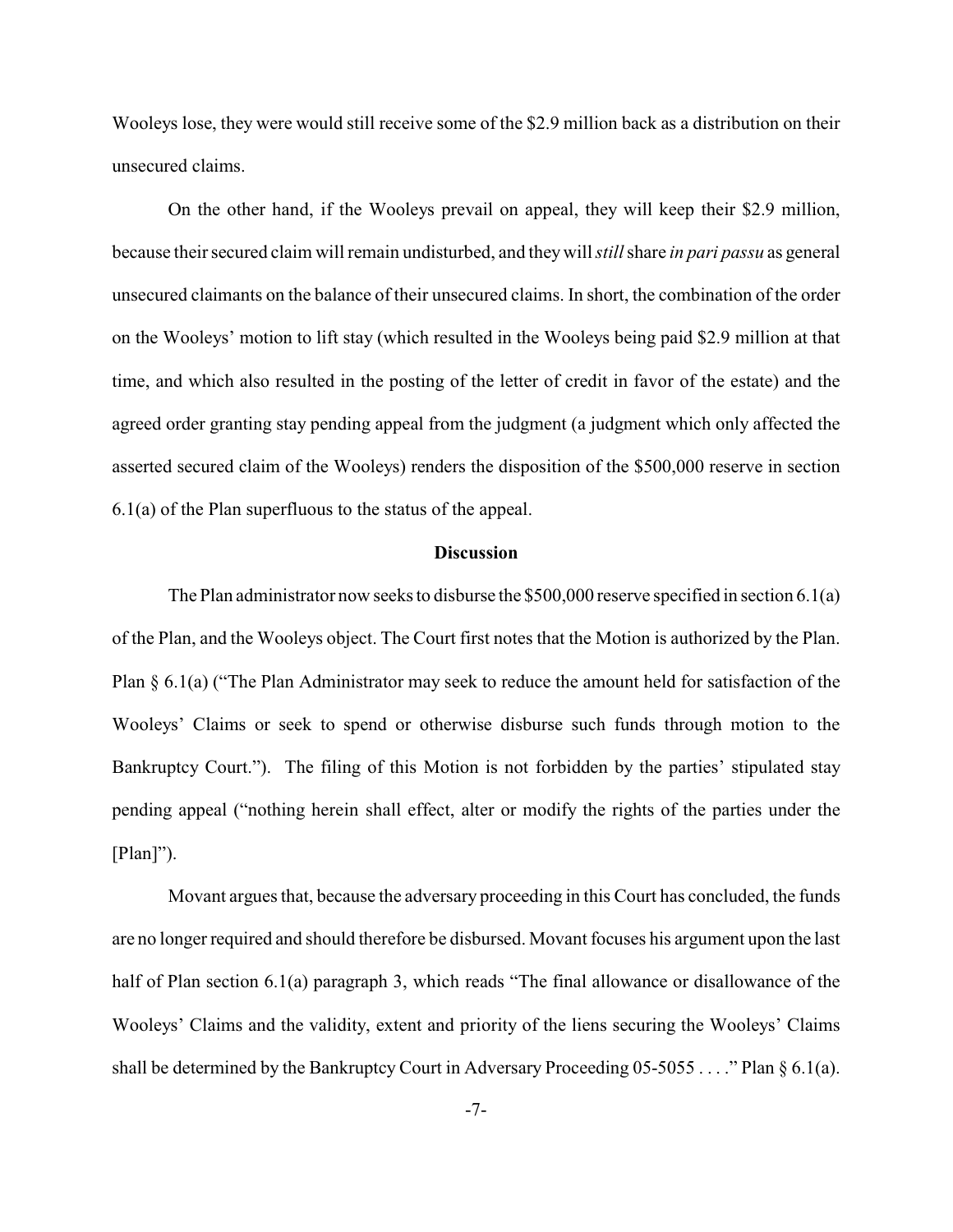From this language, Movant asserts that the Bankruptcy Court's decision is final for any purpose having to do with the distribution of the reserve. The Respondent retorts that, under the definitions of "final" contained in the Plan, it is premature to permit disposition of this reserve.

The contentions of both parties in point of fact miss the mark, because they focus on the wrong sentence. The Court reads the sentence upon which both parties focus as one which neither confers nor limits any rights of the parties in the bankruptcy. This is a *descriptive* sentence, not a *prescriptive* one. It does not empower the Administrator, nor does it encumber him. It merely identifies where the relevant claims and causes of action involving the status of the Wooleys' Claims will be resolved. Those voting on the Plan (and for that matter, the Wooleys themselves) certainly were entitled to know that that adversary proceeding would be the place – and the only place – where any concerns regarding their claims would be aired and resolved. *See* 11 U.S.C. §§ 1123(b)(3), (6); 1125(a). The sentence is not in any normal sense prescriptive. It does not *direct* any party to do anything, nor does it specify any consequences regarding any action taken.

The prescriptive aspect of the paragraph is found in its first sentence, which states that the \$500,000 reserve exists "for satisfaction any of the Wooleys' Claims *that become Allowed Secured Claims*." Plan § 6.1(a) (emphasis added). The Plan Administrator brings this Motion because it is no longer necessary to maintain this reserve "for satisfaction of any of the Wooleys' Claims" because the judgment rendered now makes those claims no longer secured. The Plan Administrator is right that it is no longer necessary to maintain the reserve – but not for the reasons he stated in his Motion.

The Stay (*i.e.*, the stay order pending appeal) does not "effect [sic], alter or modify the rights of the parties under the [Plan]." The Motion is also not forbidden by the Stay itself. The Motion may be granted if the Court concludes that no further purpose is served in maintaining the reserve. The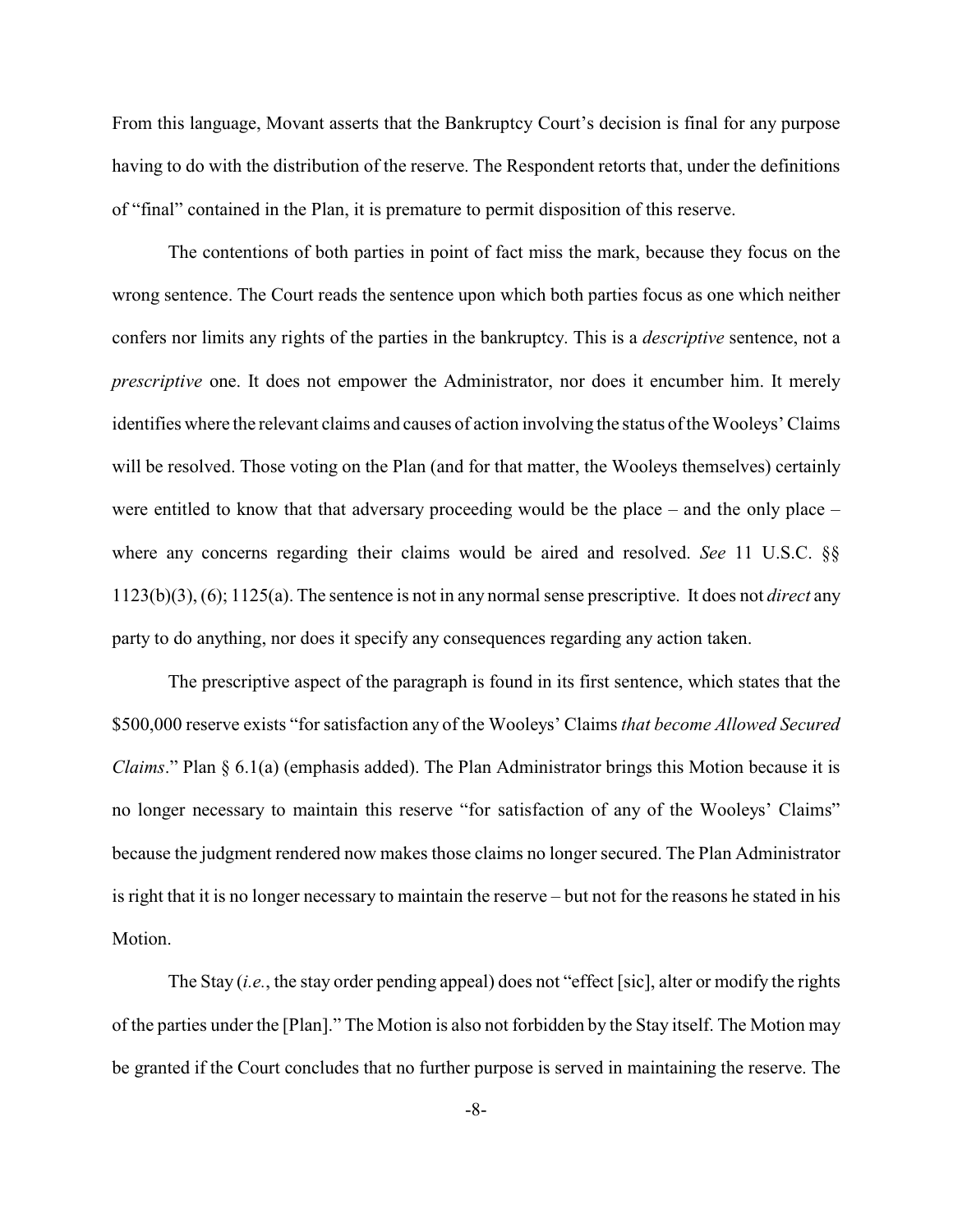Administrator is a party, and the right to "spend or otherwise disburse such funds through motion" is expressly granted in Plan Section 6.1(a).

To determine whether the reserve still serves its asserted purpose, we examine whether the reserve could be required for the "satisfaction of any of the Wooleys' Claims that become Allowed Secured Claims." The recitation *supra* shows why the reserve is no longer necessary. Of the three categories of Wooley claims, only the \$2.9M claim, asserted to be secured, is at issue in the appeal. Regardless what happens in the appeal, the second and third categories of Wooley claims will be treated as allowed general, unsecured claims in the Plan.<sup>7</sup> What is more, regardless the outcome of the appeal (which addresses only the transfer of the Wooley liens to the estate and the treatment of the asserted secured claim as unsecured), there is no way for those unsecured claims to become Allowed Secured Claims. Thus, all that remains at issue is the secured status of the Wooley Claim for \$2.9 million. But that claim has in fact already been paid to the Wooleys. The Wooleys have been in possession of those funds, to invest as they see fit, for nearly two years now. The outcome of the appeal will determine whether the Wooleys have to *return* this money, but in no case will the Wooleys be entitled to "satisfaction" of any *additional* claims.

In summary, there is no way that a successful appeal would entitle the Wooleys to "satisfaction" of an Allowed Secured Claim from the reserve. The \$2.9M claim has already been paid to the Wooleys, and their other remaining claims will always be unsecured, regardless of the outcome of the appeal. The reserve therefore no longer serves the purpose for which it is held, and disbursal of the funds is appropriate.

 $^7$  Again, recall that the unsecured claims must, at this stage be allowed claims because (a) section 6.1(a) of the Plan states that the exclusive vehicle for challenging any Wooley claims was the adversary proceeding and (b) the judgment rendered in the adversary proceeding grants only one count of the plaintiff's complaint, involving what should happen to the Wooley's asserted secured status. By extrapolation, then, all of the Wooley claims are at this stage at the very least allowed unsecured claims.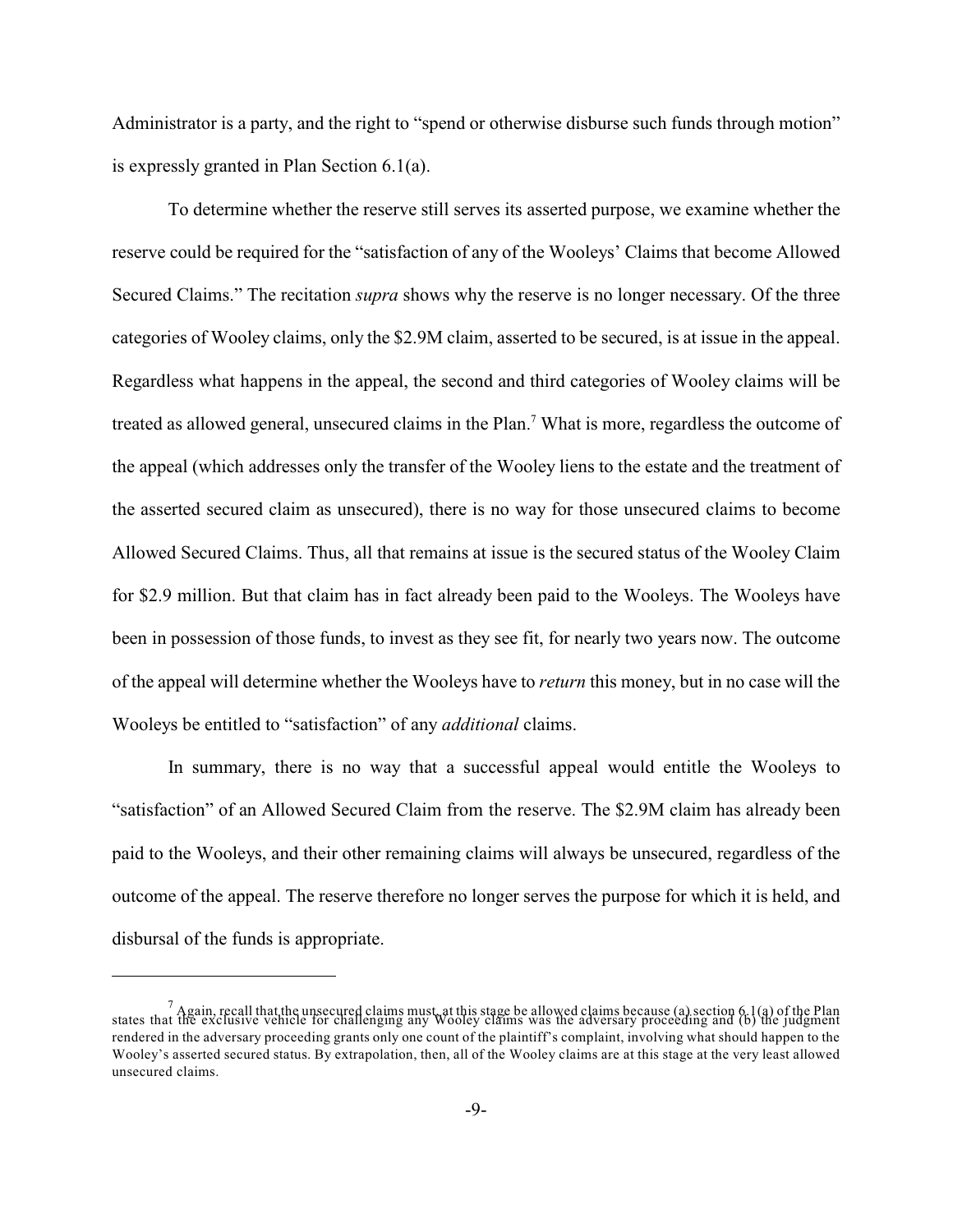The Stay states that the Wooleys "have shown that they are entitled to a stay of the Final Judgment pending appeal in order to preserve the status quo during the appeal process." There is no dispute that the Wooleys are entitled to protect their appellate rights as they existed upon entry of this Court's Final Judgment. Perhaps the Wooleys worry that disbursal of the \$500,000 reserve would somehow upset this status quo, but that argument would be specious. First, the parties to the appeal *stipulated* to the express relief provided in the Stay, as the means by which to maintain the status quo. This includes the language preserving the rights of the parties under the Plan ( the "provided, however" clause). If the Wooleys had thought that they needed some other additional protection to preserve the status quo pending appeal, then it was incumbent upon them to see to it that such additional protections were placed in the stipulated Stay order. There is no such additional language regarding section  $6.1(a)$  of the Plan. The "status quo" to which this Stay (and any stay pending appeal, for that matter) refers is the status of the parties' relative rights immediately prior to *execution* of the judgment rendered. *See Umbrella Bank, FSB v. Jamison*, 341 B.R. 835, 839-840 (W.D.Tex. 2006) (discussing the purpose of a supersedeas bond as preserving the *status quo* by protecting the economic interests of the parties against the risks imposed by an appeal). Those rights consisted essentially of protecting the Wooleys from the Plan Administrator's forcing them to disgorge the \$2.9 million they were paid in 2005, pending this appeal, and preventing the Plan Administrator from calling the letter of credit posted by the Wooleys pursuant to the terms of the Lift Stay Order entered in 2005. That is all that the judgment affects, nothing more. Whether the \$500,000 reserve is distributed or not will have no affect on the parties' relative rights pending appeal. More to the point, the Stay itself, far from extending some additional prohibition on access to this fund, expressly *authorized* the parties to enjoy their rights under the Plan (one of which included the right of the Plan Administrator to ask for the release of these funds when they are no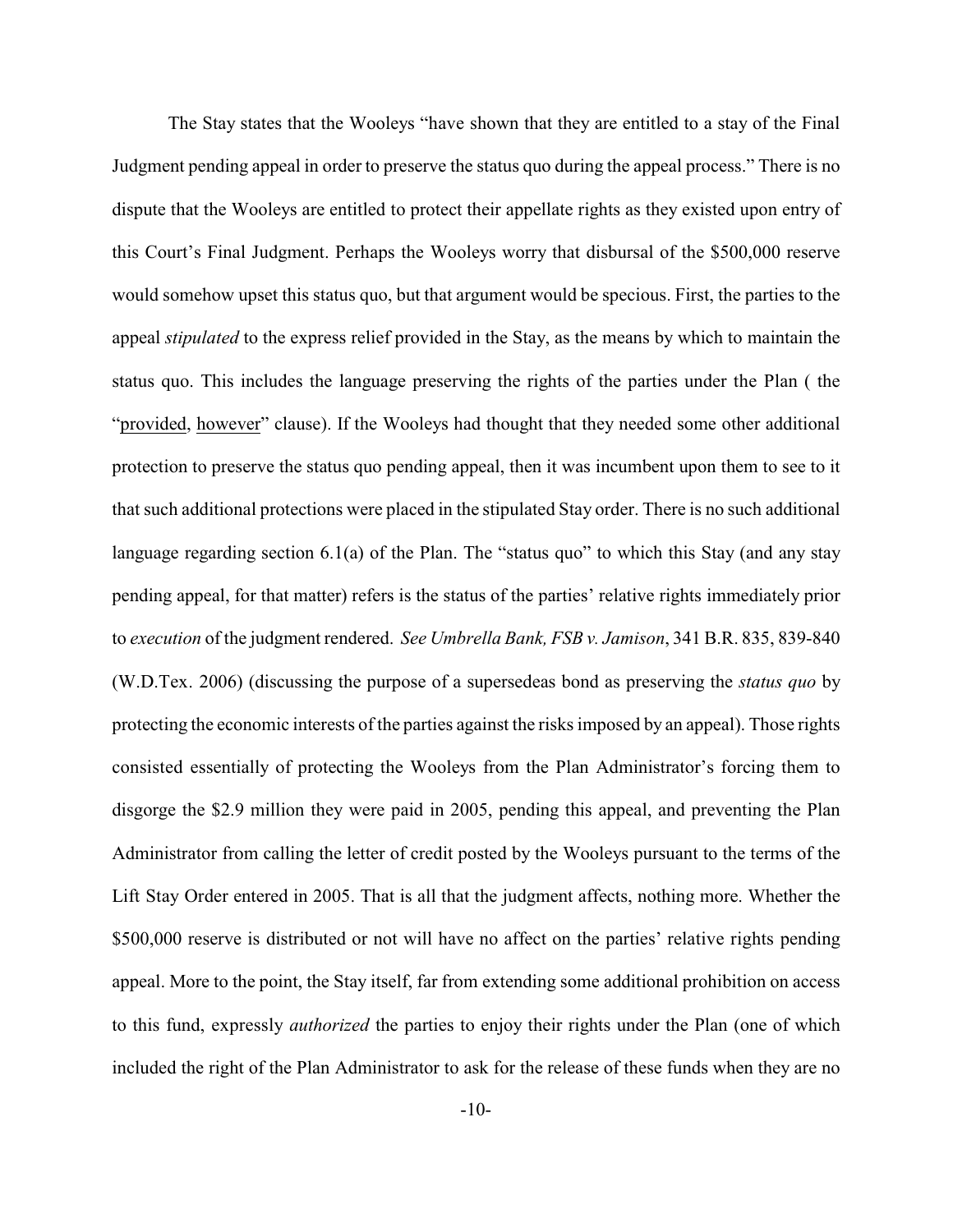longer needed for the satisfaction of the Wooleys' secured claims).<sup>8</sup> It is improper for the Court to further revise the Stay after the fact, especially as the stay provisions were stipulated by the parties. To the extent the Wooleys have an interest in maintaining the "status quo," it is protected by the Stay provision prohibiting the Administrator from drawing upon the letter of credit.

It is worth recalling just what is meant by "the status quo" in the context of a stay pending appeal of a judgment involving economic damages. A federal judgment normally entitles a prevailing party to enforce its terms ten days following its entry, regardless whether an appeal is filed. *See Umbrella Bank*, 341 B.R., at 839-840.In the context of a judgment awarding an economic remedy, enforcement normally takes the form of some sort of execution, pursuant to Rule 65 of the Federal Rules of Civil Procedure. *See*CHARLES ALAN WRIGHT, ARTHUR R. MILLER & MARY KAY KANE, 11 FEDERAL PRACTICE AND PROCEDURE § 2903 (2d ed. 1995) (noting that, upon expiration of the ten day automatic stay in Rule  $62(a)$ , the party in whose favor the judgment runs is "free to have execution on it or to bring proceedings to enforce it").<sup>9</sup> A stay of such enforcement is usually provided in the form of a supersedeas bond, assuring that the prevailing party's recovery rights will not be jeopardized by the delay occasioned by the appeal, and assuring the losing party of the right to prosecute the appeal without fear of facing execution remedies during its pendency. *See id.*; *see also* FED.R.CIV.P. 62(d). Other relief similar to a formal bond may also function as a stay of proceedings, if approved by the court. See Waffenschmidt v. MacKay, 763 F.2d 711, 727 (5<sup>th</sup> Cir. 1985).

In this case, the judgment in question granted equitable relief in the form of transferring a

 $8$  They are no longer needed because the secured claim has already been paid, pursuant to the Lift Stay Order.

<sup>&</sup>lt;sup>9</sup> Adds the Treatise, a person who does not furnish a supersedeas bond does not lose the right to appeal, though that<br>person would assume the risk of getting his money back again if the judgment is reversed. See id., § 29